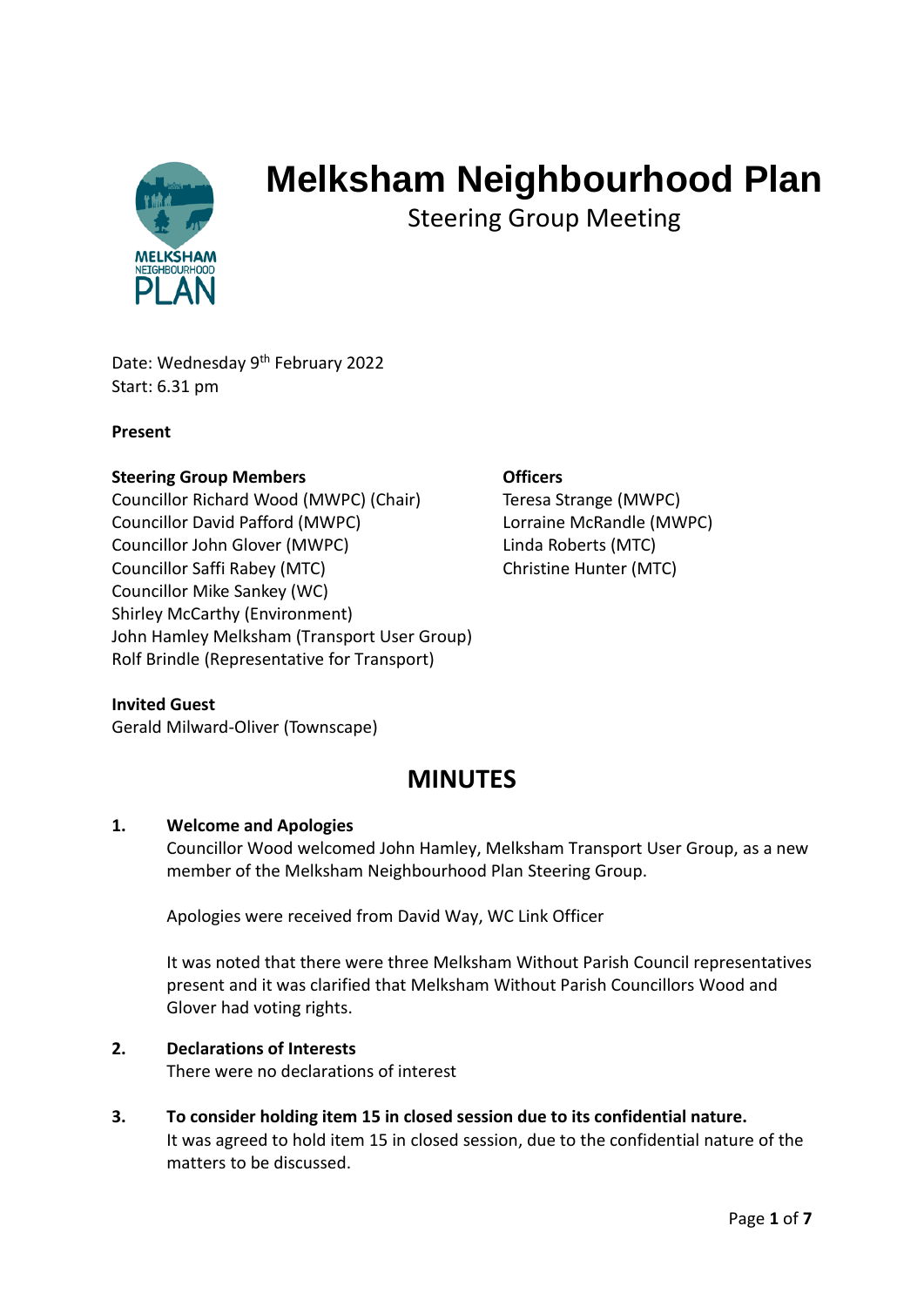#### **4. Public Participation**

No members of the public were present.

**5. To agree the Notes of the Meeting held on 29th September 2021.**

**UNANIMOUSLY RESOLVED** that the notes of the meeting held on 27<sup>th</sup> October 2021, having previously been circulated, were approved as a correct record and signed by the Chair.

#### **6. To note outcome of request/search for new Steering Group members and consider a way forward**

The Clerk to Melksham Without Parish Council confirmed no responses had been received from the Historical Association, Healthwatch, and Melksham Seniors, however John Hamley from the Melksham Transport User Group was in attendance as a new Steering Group member. The ATC had replied that they were unable to participate as it did not comply with their "non-political" rules. It was agreed to approach the recent Wiltshire Youth Council candidates from Melksham Oak School with an invitation to become representatives on the Melksham Neighbourhood Plan Steering Group.

### **7. To note successful outcome of Locality Grant funding for year ending 31/03/2022 for member training, new website, media adverts and Stage One of Review programme for consultants.**

The Clerk to Melksham Town Council confirmed £7,440 Locality Grant funding had been received, which would enable Place to undertake Stage One work. The funding would need to be spent before the end of March 2022. The Clerk to Melksham Without Parish Council confirmed there was no evidence still of potential Locality funding from 1<sup>st</sup> April 2022. Councillor Glover asked if there was funding to continue to progress the work. The Clerk to Melksham Town Council explained as well as the Locality grant the Town and Parish Councils jointly had £10,000 in their budgets earmarked for the work.

### **8. To note consultants instructed on receipt of Locality funding approval and confirmation of Stage One programme of works and key dates for workshop, meetings, press releases and training dates.**

The Clerk to Melksham Without Parish Council explained Place had been instructed to proceed with Stage One of the review and had produced an extensive programme of events which had been circulated to the group. The date of the first workshop would be 2<sup>nd</sup> March 2022 at Melksham Town Hall (6.30 to 8.30pm). The outcome of the workshop would be reviewed by Place who will produce the final scoping document for the Review Plan for approval at the next Steering Group meeting to be held on Wednesday 16 March.

Neighbourhood Plan Training on Zoom was scheduled for Tuesday 15th February 2022 and Tuesday 22<sup>nd</sup> February 2022 for all steering group members, all Councillors from Melksham Town Council and Melksham Without Parish Council had also been invited to attend.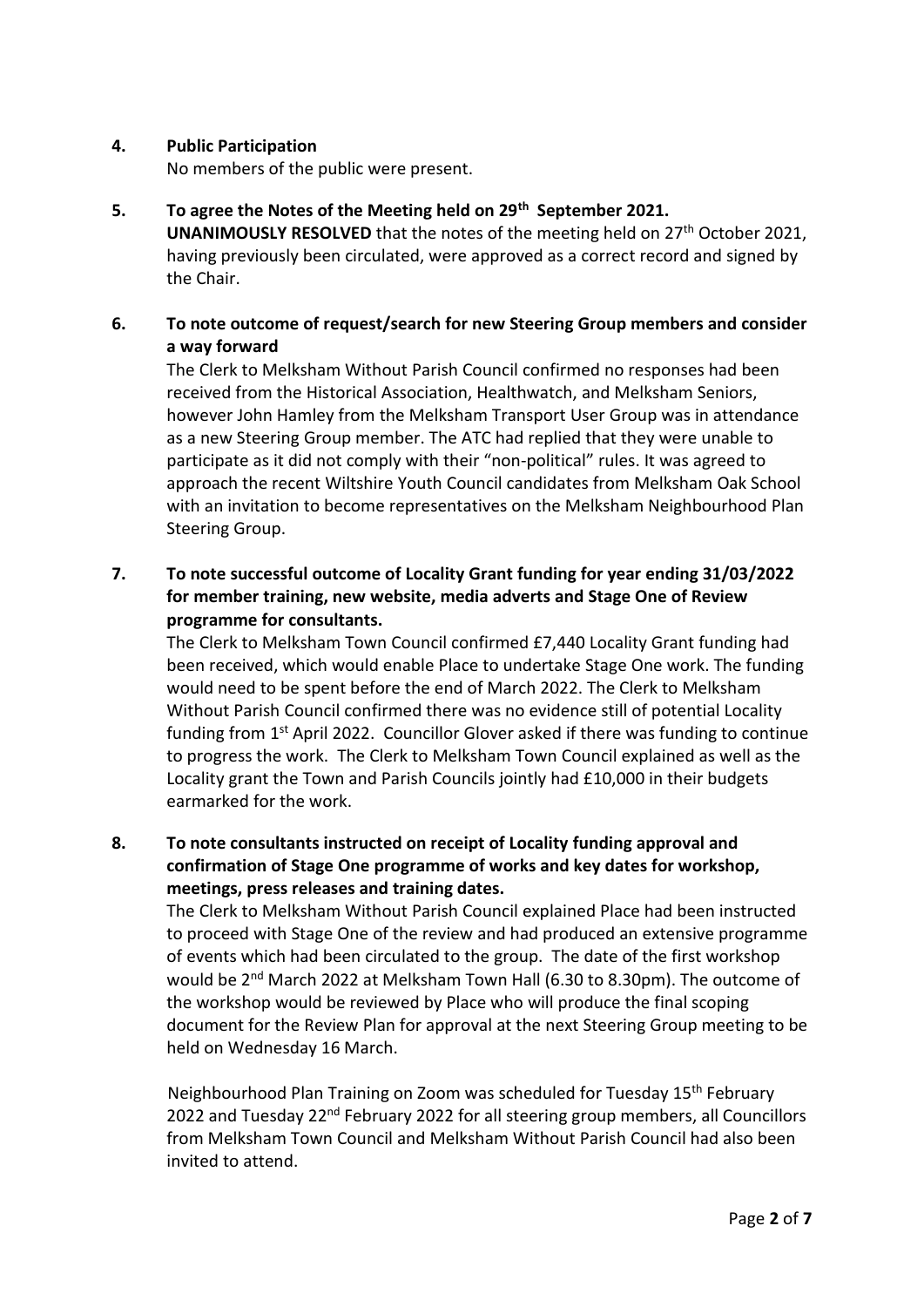The Clerk to Melksham Without Parish Council suggested placing the Community Engagement advertisements showing details for both the new Website and the Neighbourhood Plan Review explanation in the Melksham Independent News editions scheduled for  $17<sup>th</sup>$  March 2022 and 31<sup>st</sup> March 2022. This would give time for the new website to be up and running (subject to approval later in the meeting) and to conform to the grant funding deadline of the end of March.

#### **9. To approve copy/content for Community Engagement press releases in March 2022.**

The Steering group discussed the content for the Community Engagement advertisements and felt it was important to explain why a Review was being undertaken so soon after the Plan had been adopted. The Clerk to Melksham Without Parish Council explained the content would be a whole page advert covering two consecutive issues in the Melksham Independent News. Members reviewed the text and made a series of amendments and agreed that it needed to be expanded to make it clear that the steering group/review needs to be informed by local people, to give the feeling of ownership; to explain why it's worth getting involved. The Clerk to Melksham Town Council added that fundamentally a Neighbourhood Plan is a community led plan.

It was agreed that the photographs to be used in the advert would be the original aerial shot on NHP#1, the town centre/market place, a village, new housing, and the new village hall being built in Berryfield.

The Clerk to Melksham Without Parish Council agreed to confirm with David Way that the date of the Plan date of 2038 could be used as not sure if the new Local Plan Review dates were common knowledge.

The Clerk to Melksham Without Parish Council confirmed members of the public would be able to leave comments on the website from 1<sup>st</sup> April 2022 and, if Covid allows, a public consultation exercise would be undertaken.

#### **10. To approve quotation for new website for Review NHP#s**

The Clerk to Melksham Town Council confirmed the quotation from Place to create and manage the content of the website was £2,750+ VAT, £1,000 of which would be paid for by the Locality grant funding with the remainder being split between the two councils. The Clerk to Melksham Without Parish Council explained the Joint Melksham Neighbourhood Plan had a large evidence base which would require uploading to the website. Version control and community consultation results, which would automatically feed the website, would be the responsibility of Place and eventually the website would be managed by the Steering Group. Colin Harrison (local website designer) had kindly undertaken a sensibility check on what was being proposed by Place and was satisfied with their proposals.

**UNANIMOUSLY RESOLVED** that the main content of the new website be produced and managed by Place at a cost of £2,750 + VAT + web hosting for one year.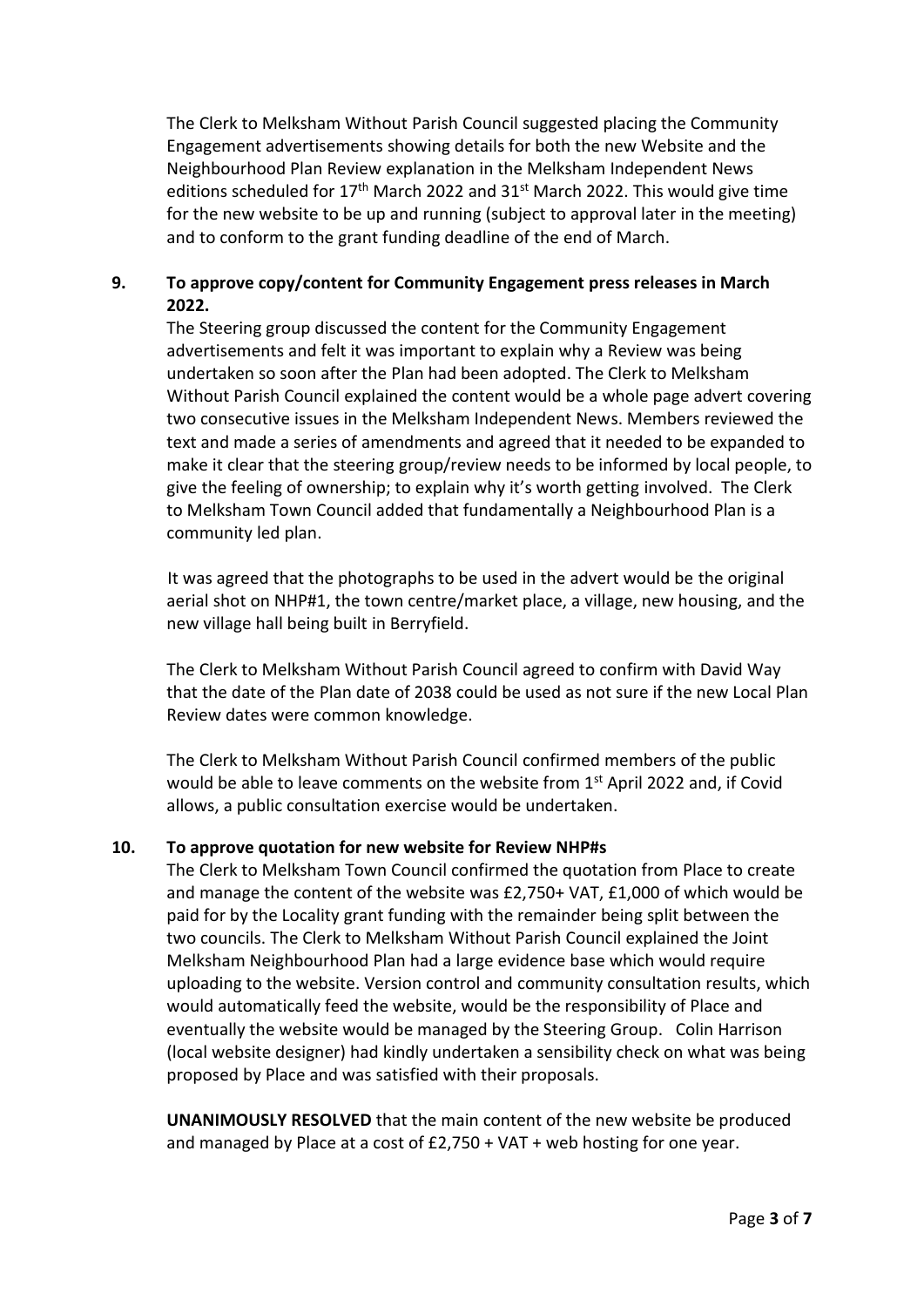#### **11. To note updates from recent meetings on NPPF and NHP policy:**

**a) WALPA (Wiltshire Area Local Planning Alliance) (12 January)** The Clerk to Melksham Without Parish Council reported that the group met on the 12<sup>th</sup> January, before their meeting with Wiltshire Council later in the month, to agree what their priorities were and agree a list of questions for the group meeting.

#### b) **Wiltshire NHP groups and Wiltshire Council (27 January 2022)**

The Clerk to Melksham Without Parish Council reported Wiltshire Council are engaging with the Wiltshire NHP groups, this has expanded to include all groups, not just those in WALPA. WALPA had been formed in response to the recent changes in the NPPF (National Planning Policy Framework) with the new Paragraph 14<sup>1</sup> meaning that "made" Neighbourhood Plans with housing allocation policies hold even if the local authority only has a 3-year land supply – but only for two years. The group was formed to lobby both central government and Wiltshire Council to assist in overcoming this new hurdle.

The problems of this 2-year time period have become very apparent for Malmesbury NHP who were one of the front runners in the country, being one of the first to achieve a made plan as they had now come to the end of the twoyear protection against a lack of 5-year housing land supply.

The Clerk to Melksham Without Parish Council explained that as the Steering Group had applied to be a part of a national pilot scheme for design codes, she had also put forward the group to Wiltshire Council as they wanted to hear from any groups interested in getting involved at a county level.

**a) Melksham Without Parish Council and Michelle Donelan MP (28 January 2022)** Councillor Pafford reported on a meeting with Michelle Donelan MP where she had expressed the opinion that the proposed bypass would not go ahead as the business case was not strong enough, and she favoured a shorter route. It was pointed out that if the bypass did not go ahead the A350 problems would remain, and other solutions would be needed because a strategic route to the Dorset coast would be required. Councillor Pafford was hopeful that by the time the NHP is written the strategic route for the bypass would be known.

Councillor Glover explained that any proposed housing to the east would have to be built in the west if there was no bypass.

Rolf Brindle felt the busiest roads were those to Chippenham and the A365 to Bath. If housing was built in the north-east this would cause more congestion. He stated that current plans for the bypass did not address that issue and people would not drive a longer route but would cut through the town centre.

<sup>1</sup> https://www.gov.uk/guidance/national-planning-policy-framework/2-achieving-sustainable-development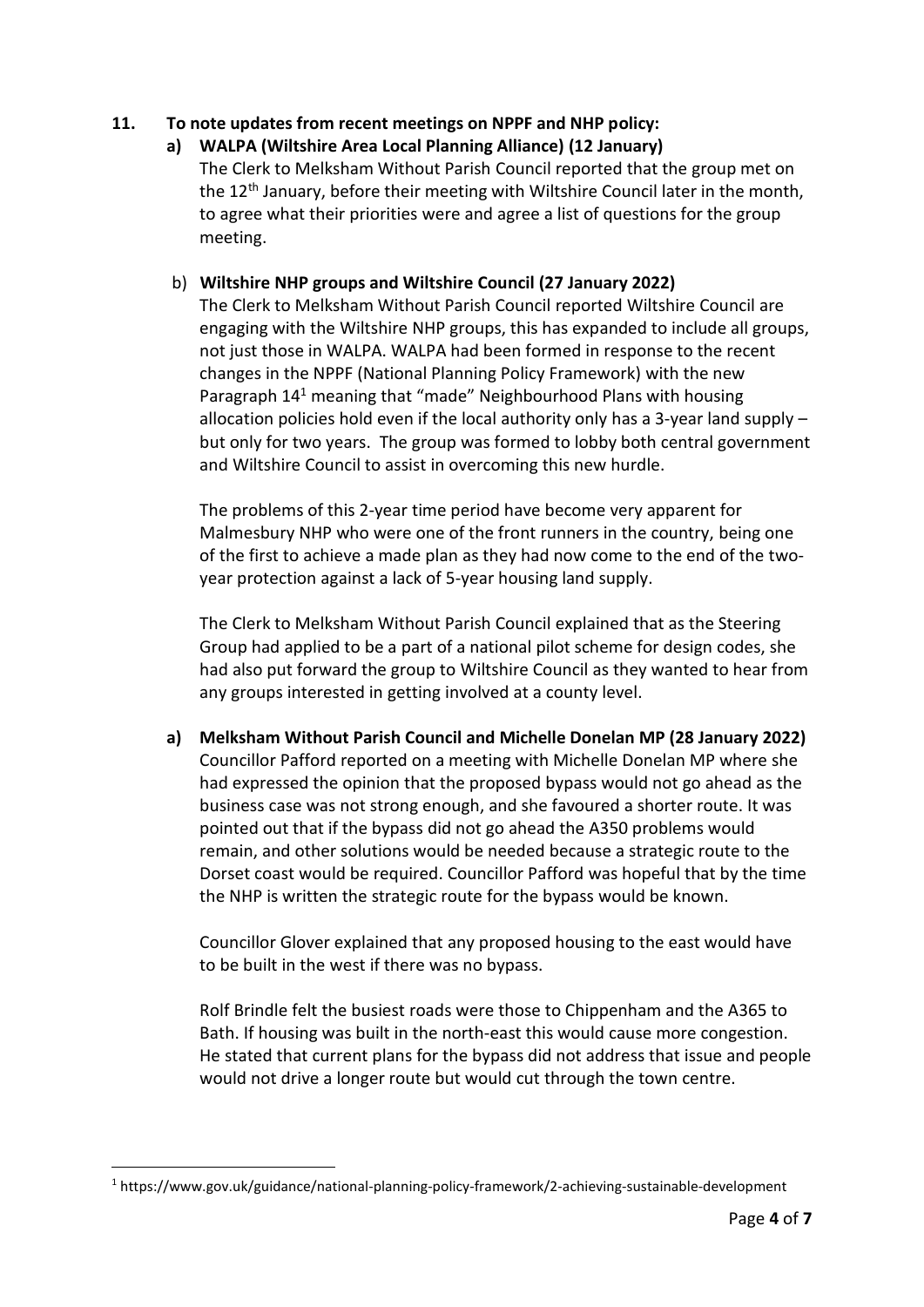Making the town centre pedestrianised was discussed and Gerald Milward-Oliver stated that he could not see this occurring as drivers would find it easier and safer to use the bypass.

The Clerk to Melksham Without Parish Council confirmed the NHP#2 covered housing/site allocations, local green space, town centre masterplan, environmental issues and the implications of the proposed bypass and implications of the proposed canal restoration and enabling development and would be discussed at the workshop planned. It was noted that the proposed route of the canal restoration is protected in the Core Strategy, but there is no protected route for the proposed bypass.

#### **12. To note update on Melksham Link canal project**

The group noted the update on the Melksham Link canal restoration project in the Wilts & Berks Canal Trust Officers' Reports for December and noted local opposition to 900 homes being built to help pay for the canal. The Group discussed the effect the proposed canal would make to the town centre. Rolf Brindle felt this was not the best solution as the original canal had one lock and the proposed canal had seven locks and would be a less navigable route. Rolf suggested the canal could follow the proposed bypass to join the north of Melksham, which would require no additional locks and take out the sharp bends on the new proposed canal.

### **13. Priority for People: To note update following Workshop held on Wednesday 9 February 2022**

Gerald Milward-Oliver confirmed that the results of the survey conducted in June/July 2021 were discussed at a workshop held in October 2021. The main ideas were separated into core themes and reviewed at a meeting held earlier that day where 30-40 themes were identified, and a process was identified to reduce these themes to ensure that some of the ideas would be taken up.

### **14. To note the date of Next Meeting of Steering Group Wednesday 16 March 2022** It was agreed that the workshop will take place on 2 March 2022 at Melksham Town Hall; this will be a closed session.

The date of the next public Steering Group meeting was noted as 16 March 2022 to be held at the Melksham Without Parish Council meeting venue, 1 Swift Way, Westinghouse Way, Bowerhill, SN12 6GX. Both sessions will be 6.30 to 8.30pm.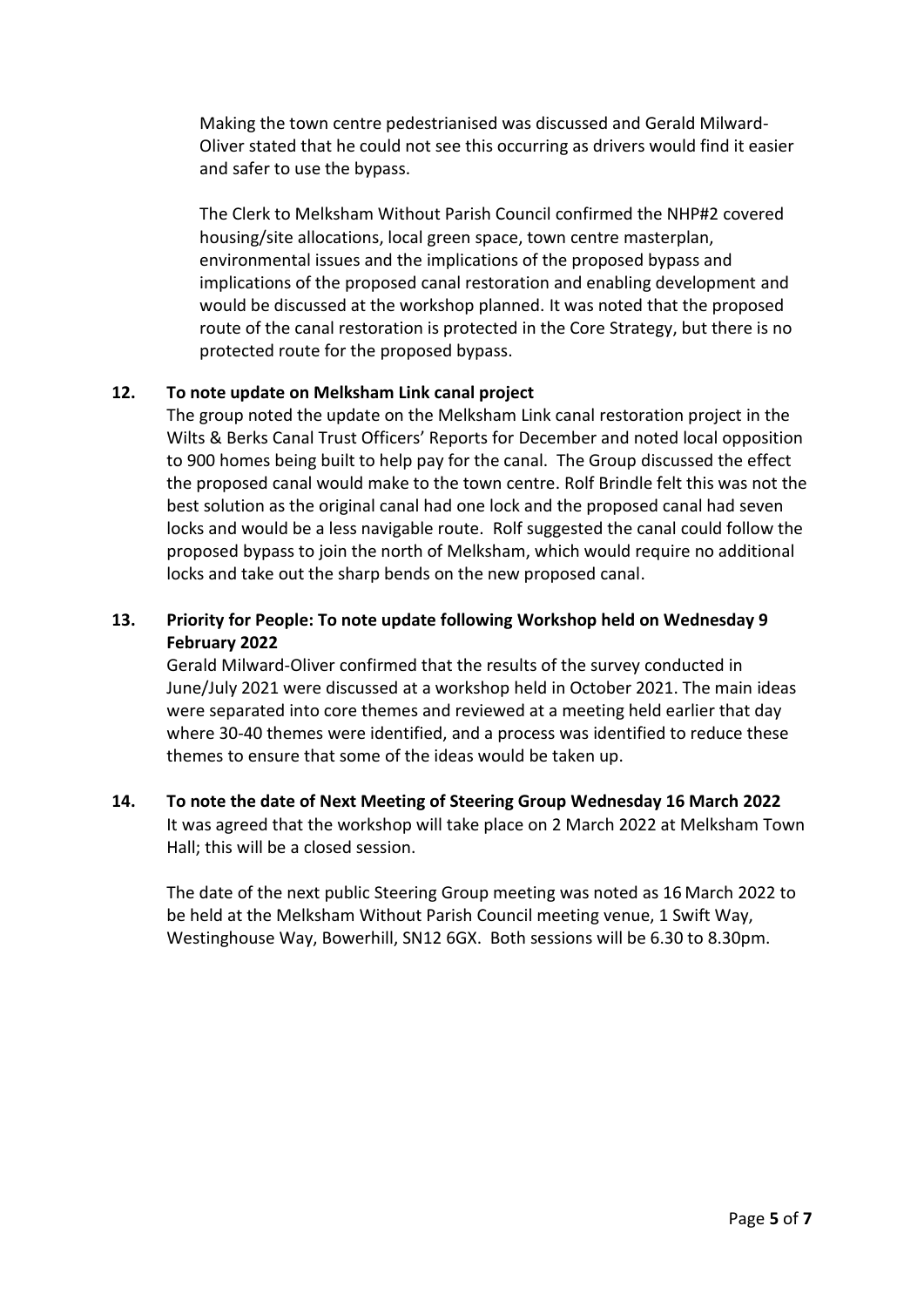Due to the confidential nature of the item to be discussed members of the public were asked to leave the room and the Zoom meeting.

### **15. To receive update on Appeal APP/Y3940/W/2021/3285428: Planning Application 20/07334/OUT: Land West of Semington Road, Melksham (to rear of Townsend Farm) and consider approval of cost implications**

Due to the confidential nature of the item to be discussed members of the public were asked to leave the room and the Zoom meeting.

The Clerk to Melksham Without explained the appeal was about the robustness of the Neighbourhood Plan. The applicant was calling into question how the site allocation was made and therefore, it was important to defend the appeal, as this had major implications for the Neighbourhood Plan. Melksham Without Parish Council had already paid £550 towards Vaughan Thompson, Place Studio, Neighbourhood Plan consultants assisting Wiltshire Council in their defence, and it was hoped the steering group would help contribute towards these costs with the implication that the cost would then by shared 70/30 with the town council as this was outside of the scope of the Locality grant funding. The Parish Council had also felt it important that Vaughan attend the appeal hearing on both the Council's and Steering Group's behalf to defend the Neighbourhood Plan.

Following more recent discussions between Vaughan, the Planning Consultant employed by Wiltshire Council to defend their case and David Way NHP Link Officer it was felt it might be more effective to have a local person taking part in the Neighbourhood Plan to express the community's wishes and commitments to the review and to express its disappointment should such development be allowed to undermine the clear strategy, rather than another person with a planning background being cross-examined on legislation and the NPPF.

The Clerk to Melksham Without Parish Council asked if the Group wanted Vaughan to attend the hearing, as well as or instead of a local person and explained that the Chair of the Townsend Farm Residents Group had also offered to attend and speak at the Hearing.

Members felt it was important to get across all the hard work which had gone into producing the Neighbourhood Plan and the disappointment that this had gone to Appeal as the NHP had already been examined by an Independent Examiner, and this effectively was challenging that outcome.

Shirley McCarthy suggested that the group could highlight that the Neighbourhood Plan Steering Group had been highlighted in a Locality Case Study of community engagement best practice and perhaps it was worth seeking advice from the Royal Town Planning Institute etc.